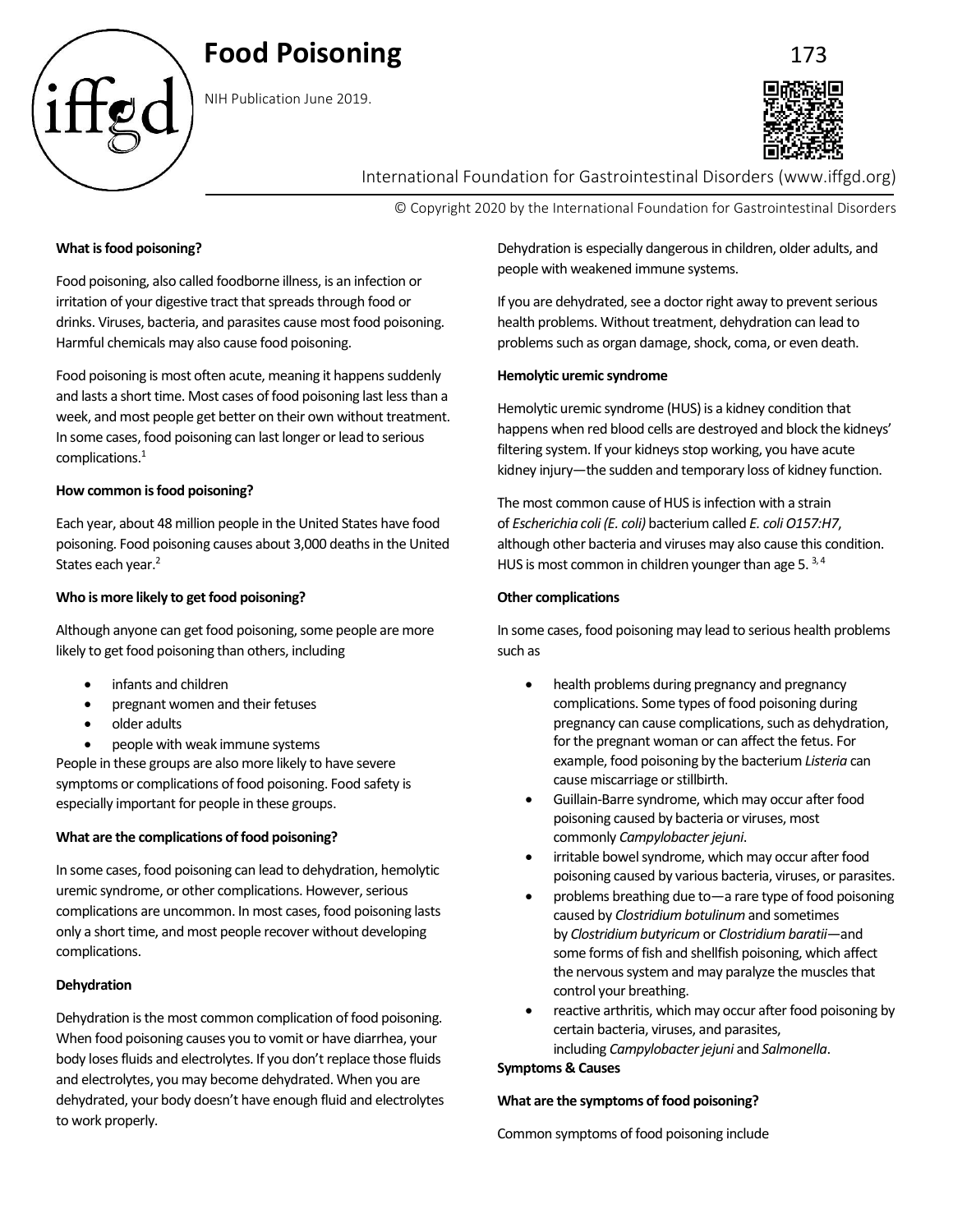- diarrhea or bloody diarrhea
- vomiting
- pain in your abdomen
- fever
- headache

Symptoms range from mild to severe and may last from a few hours to several days.

Less commonly, some types of food poisoning—such as botulismand fish and shellfish poisoning—can affect your nervous system. Symptoms may include

- blurred vision
- headache
- paralysis
- tingling or numbness of your skin
- weakness

People with nervous system symptoms should see a doctor or go to an emergency room right away.

# **What are the symptoms of dehydration?**

Symptoms of dehydration, the most common complication of food poisoning, may include the following in adults

- extreme thirst and dry mouth
- urinating less than usual
- light-headedness; dizziness, which may occur when the person stands up; or fainting
- feeling tired
- dark-colored urine
- decreased skin turgor, meaning that when you pinch and release the person's skin, it does not flatten back to normal right away
- sunken eyes or cheeks

If you are the parent or caretaker of an infant or a young child with symptoms of food poisoning, you should watch for the following signs of dehydration

- thirst and dry mouth
- urinating less than usual, or no wet diapers for 3 hours or more
- lack of energy
- no tears when crying
- decreased skin turgor, meaning that when you pinch and release the child's skin, it does not flatten back to normal right away
- sunken eyes or cheeks

Anyone with signs or symptoms of dehydration should see a doctor or go to an emergency room right away. A person with severe dehydration may need treatment at a hospital.

# **Seek care right away**

Food poisoning can become dangerous if it leads to severe dehydration or other complications. The symptoms listed below may suggest that an adult or child has a severe form of food poisoning, dehydration or other complications, or a serious health problem other than food poisoning. Anyone with these signs or symptoms should see a doctor right away.

# **Adults**

Adults with any of the following symptoms should see a doctor right away

- change in mental state, such as irritability, lack of energy, or confusion
- high fever
- vomiting often
- six or more loose stools in a single day
- diarrhea that continues for more than 3 days
- nervous system symptoms
- severe pain in the abdomen or rectum
- stools that are black and tarry or contain blood, pus

symptoms of dehydration or other complications Adults should also see a doctor if they aren't able to drink enough liquids or oral rehydration solutions—such as Pedialyte, Naturalyte, Infalyte, and CeraLyte—to prevent dehydration or if they do not improve after drinking oral rehydration solutions. Older adults, pregnant women, and adults with a weakened immune system or another health condition should also see a doctor right away if they have any symptoms of food poisoning.

# **Infants and children**

If an infant or child has signs or symptoms of food poisoning, don't hesitate to call a doctor for advice. Diarrhea is especially dangerous in newborns and infants, leading to severe dehydration in just a day or two. A child with symptoms of dehydration can die within a day if left untreated. If you are the parent or caretaker of an infant or child with any of the following signs or symptoms, seek a doctor's help right away

- change in the child's mental state, such as irritability or lack of energy
- diarrhea lasting more than a day
- any fever in infants, high fever in older children
- frequent loose stools
- vomiting often
- nervous system symptoms
- severe pain in the abdomen or rectum
- signs or symptoms of complications, such as dehydration or hemolytic uremic syndrome

stools that are black and tarry or contain blood or pus You should also seek a doctor's help right away if a child has signs or symptoms of food poisoning and the child is an infant, was born prematurely, or has a history of other medical conditions. Also seek a doctor's help right away if the child is not able to drink enough liquids or oral rehydration solutions to prevent dehydration or if the child does not improve after drinking oral rehydration solutions.

# **What causes food poisoning?**

Infections with microbes—viruses, bacteria, and parasites—cause most food poisoning.<sup>2</sup> Harmful chemicals also cause some cases of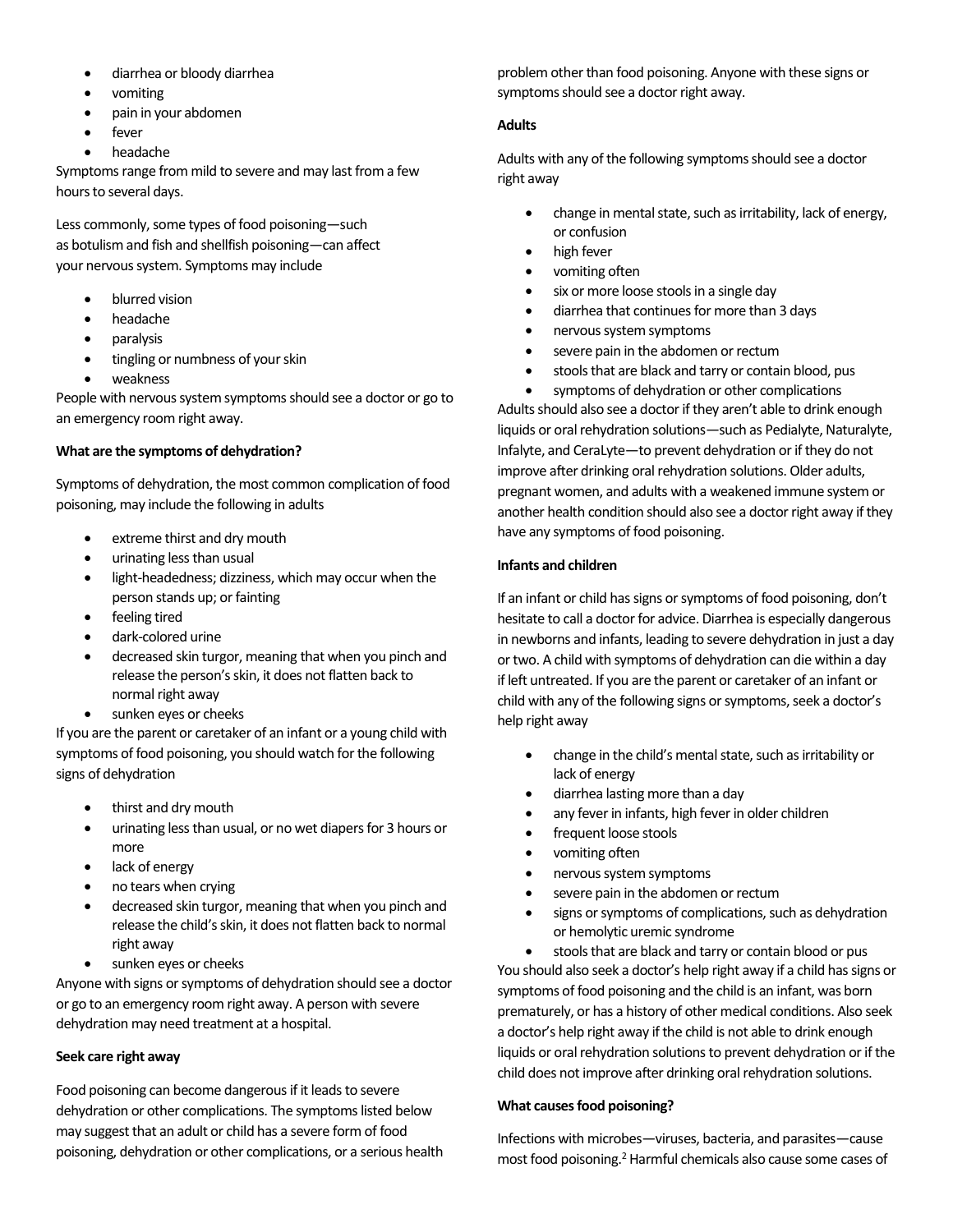food poisoning. Microbes can spread to food at any time while the food is grown, harvested or slaughtered, processed, stored, shipped, or prepared. Some harmful microbes may already be present in foods when you buy them. Foods that may contain microbes include

- fresh produce
- raw or undercooked meat, poultry, and eggs
- dairy products and fruit juices that have not been pasteurized—heated to kill harmful microbes
- fish and shellfish
- foods that people handle during preparation, sometimes called "deli foods," such as sliced meat, salads and cut fruit, sandwiches, and baked goods
- processed and ready-to-eat meats such as hot dogs or deli meat
- foods that are not properly canned or sealed

If you don't keep raw foods—such as beef, poultry, seafood, and eggs—separate from other foods, microbes from the raw foods can spread to other foods. Microbes can also spread from raw foods to your hands, kitchen utensils, cutting boards, and kitchen surfaces during food preparation. If you don't wash your hands, utensils, cutting boards, and surfaces completely after they have come into contact with raw foods, they can spread microbes to other foods.

Microbes can cause food poisoning if you don't take steps to kill or slow the growth of microbes in food. Microbes can grow if people don't cook food thoroughly, keep cooked food hot, or promptly refrigerate or freeze food that can spoil. Microbes present in the stool or vomit of people who are infected can also spread to food and cause food poisoning. People may spread these microbes to foods and drinks, especially if they don't wash their hands thoroughly after using the bathroom, after changing a diaper, and before preparing foods and drinks.

#### **What kinds of microbes cause food poisoning?**

#### **Viruses**

Viruses invade normal cells in your body. Many viruses cause infections that can be spread from person to person.

If water comes into contact with stools of infected people, the water may become contaminated with a virus. The contaminated water can spread the virus to foods.

For example, if contaminated water is used to water or wash produce, the virus can spread to the produce. Similarly, shellfish that were living in contaminated water could contain a virus.

If people who are infected with a virus prepare or handle foods, they may spread the virus to the foods. Common viruses that cause food poisoning include norovirus and hepatitis A.

## **Bacteria**

Bacteria are tiny organisms that can cause infection or disease. Bacteria can enter your body through contaminated food or water.

Bacteria grow quickly when the temperature of food is between 40 and 140 degrees. Keeping food colder than 40 degrees in a refrigerator or freezer can slow or stop the growth of bacteria. Cooking food thoroughly often kills bacteria.

Many types of bacteria can cause food poisoning, including

- certain types of *Salmonella*
- certain types of *Clostridium*, including the common *C. perfringens* and the less common *C. botulinum,* which causes an illness called botulism
- certain types of *Campylobacter*, including *C. jejuni*
- *Staphylococcus aureus*, also called staph
- *Escherichia coli*, also called *E. coli*
- certain types of *Vibrio*
- *Listeria monocytogenes*, also called *Listeria*

## **Parasites**

Parasites are tiny organisms that live inside other organisms. Parasites can enter your body through food or water and settle in your digestive tract. In developed countries such as the United States, parasitic infections are rare. Parasites that cause food poisoning include

- *Toxoplasma gondii*, which causes an illness called toxoplasmosis
- *Giardia*
- *Cryptosporidium*, which causes an illness called cryptosporidiosis or crypto

# **Travelers' diarrhea**

People who travel from the United States to developing countries may develop travelers' diarrhea. Eating food or drinking water contaminated with bacteria, parasites, or viruses causes travelers' diarrhea. Although travelers' diarrhea is most often acute, some parasites cause diarrhea that lasts longer.

#### **How do harmful chemicals cause food poisoning?**

Harmful chemicals may be present in certain foods, including

- fish and shellfish that contain toxins produced by algae or bacteria
- certain types of wild mushrooms
- unwashed produce that contains large amounts of chemical pesticides

## **Diagnosis**

#### **How do doctors diagnose food poisoning?**

Doctors often diagnose food poisoning based on your symptoms. If your symptoms are mild and last only a short time, you typically won't need tests. In some cases, a medical history, a physical exam, stool tests, and blood tests can help diagnose food poisoning. Your doctor may perform additional tests to check for complications or to rule out other health problems. Your doctor may need to contact the health department to report your illness.

#### **Medical history**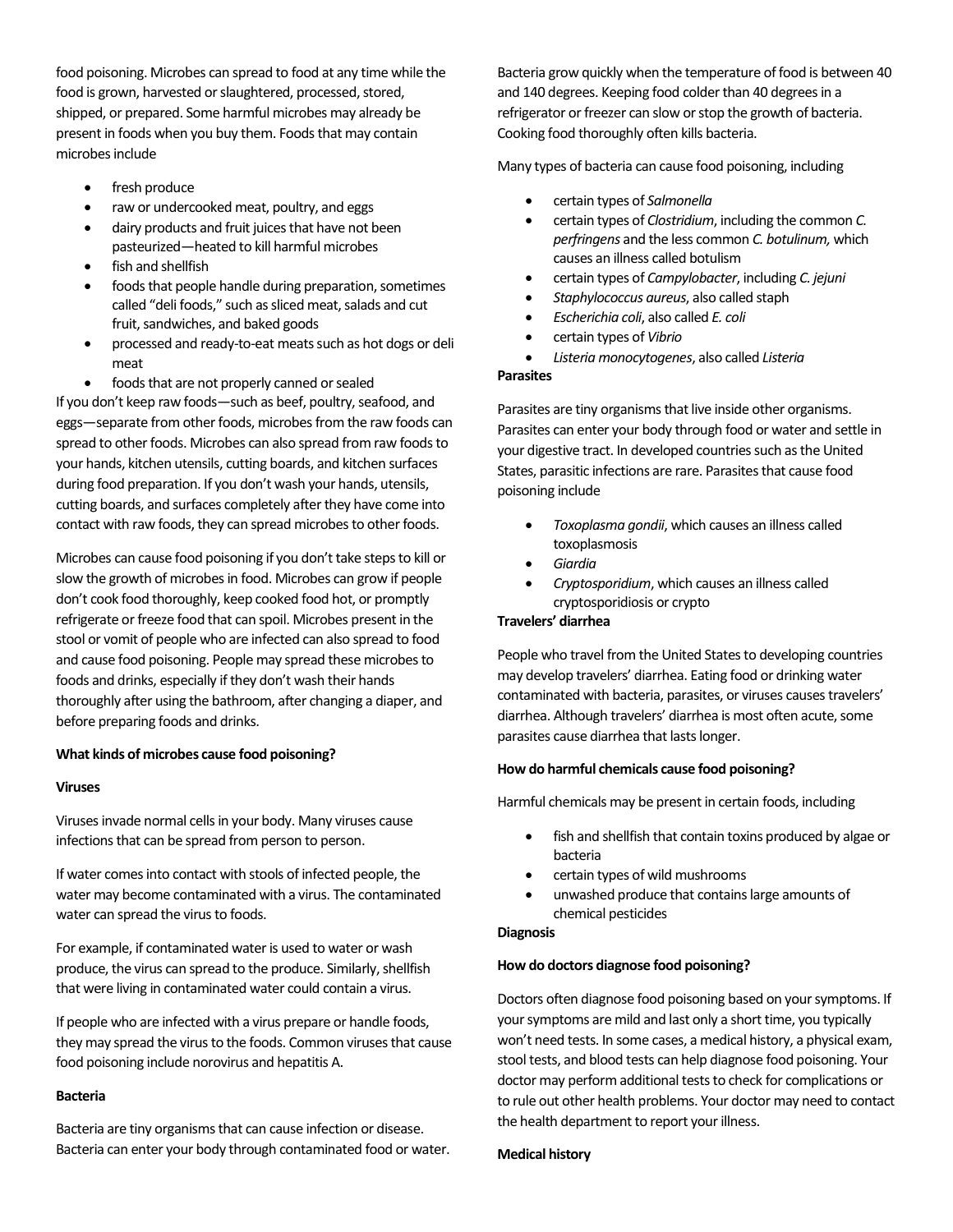Your doctor will ask you about your symptoms, for example

- what symptoms you have
- how long you have had symptoms
- how often you have had symptoms

Your doctor will also ask about

- what you recently ate and drank
- whether you know other people who have recently had similar symptoms
- recent travel to developing countries
- current and past medical conditions
- prescription and over-the-counter medicines you take

# **Physical exam**

During a physical exam, your doctor may

- check your blood pressure and pulse for signs of dehydration
- examine your body for signs of fever or dehydration
- use a stethoscope to listen to sounds in your abdomen

tap on your abdomen to check for tenderness or pain Sometimes, doctors perform a digital rectal exam to check for blood in your stool. Blood in your stool may be a sign of an infection with bacteria or parasites.

## **Stool tests**

A health care professional will give you a container for catching and storing the stool. You will receive instructions on where to send or take the container for analysis. Stool tests can show the presence of viruses, bacteria, or parasites.

#### **Blood tests**

A health care professional may take a blood sample from you and send the sample to a lab. Blood tests can show signs of certain infections or signs of complications such as dehydration.

# **Treatment**

# **How can I treat food poisoning?**

In most cases, people with food poisoning get better on their own without medical treatment. You can treat food poisoning by replacing lost fluids and electrolytes to prevent dehydration. In some cases, over-the-counter medicines may help relieve your symptoms.

When you have food poisoning, you may vomit after you eat or lose your appetite for a short time. When your appetite returns, you can most often go back to eating your normal diet, even if you still have diarrhea. Find tips on what to eat when you have food poisoning. If your child has symptoms of food poisoning, such as vomiting or diarrhea, don't hesitate to call a doctor for advice.

# **Replace lost fluids and electrolytes**

When you have food poisoning, you need to replace lost fluids and electrolytes to prevent dehydration or treat mild dehydration. You

should drink plenty of liquids. If vomiting is a problem, try sipping small amounts of clear liquids. Replacing lost fluids and electrolytes is the most important treatment for food poisoning.

**Adults.** Most adults with food poisoning can replace fluids and electrolytes with liquids such as

- water
- fruit juices with water added to dilute the juice
- sports drinks
- broths

Eating saltine crackers can also help replace electrolytes.

Older adults, adults with a weakened immune system, and adults with severe diarrhea or symptoms of dehydration should drink oral rehydration solutions, such as Pedialyte, Naturalyte, Infalyte, and CeraLyte. Oral rehydration solutions are liquids that contain glucose and electrolytes.

**Children.** If your child has food poisoning, you should give your child an oral rehydration solution—such as Pedialyte, Naturalyte, Infalyte, and CeraLyte—as directed. Talk with a doctor about giving these solutions to your infant. Infants should drink breast milk or formula as usual.

# **Over-the-counter medicines**

In some cases, adults can take over-the-counter medicines such as loperamide (Imodium) and bismuth subsalicylate (Pepto-Bismol, Kaopectate) to treat diarrhea caused by food poisoning. These medicines can be dangerous for infants and children. Talk with a doctor before giving your child an over-the-counter medicine. If you have bloody diarrhea or fever—signs of infections with bacteria or parasites—don't use over-the-counter medicines to treat diarrhea. See a doctor for treatment.

# **How do doctors treat food poisoning?**

To treat food poisoning caused by bacteria or parasites, your doctor may prescribe antibiotics or medicines that target parasites, in addition to rehydration solutions.

In some cases, doctors may recommend probiotics. Probiotics are live microbes, most often bacteria, that may be similar to microbes you normally have in your digestive tract. Studies suggest that some probiotics may help shorten a bout of diarrhea. Researchers are still studying the use of probiotics to treat food poisoning. For safety reasons, talk with your doctor before using probiotics or any other complementary or alternative medicines or practices. This is especially important when children, older adults, or those with weak immune systems have diarrhea.

Doctors may need to treat people with life-threatening symptoms and complications—such as severe dehydration, hemolytic uremic syndrome, or paralysis—in a hospital.

**How can I prevent food poisoning?**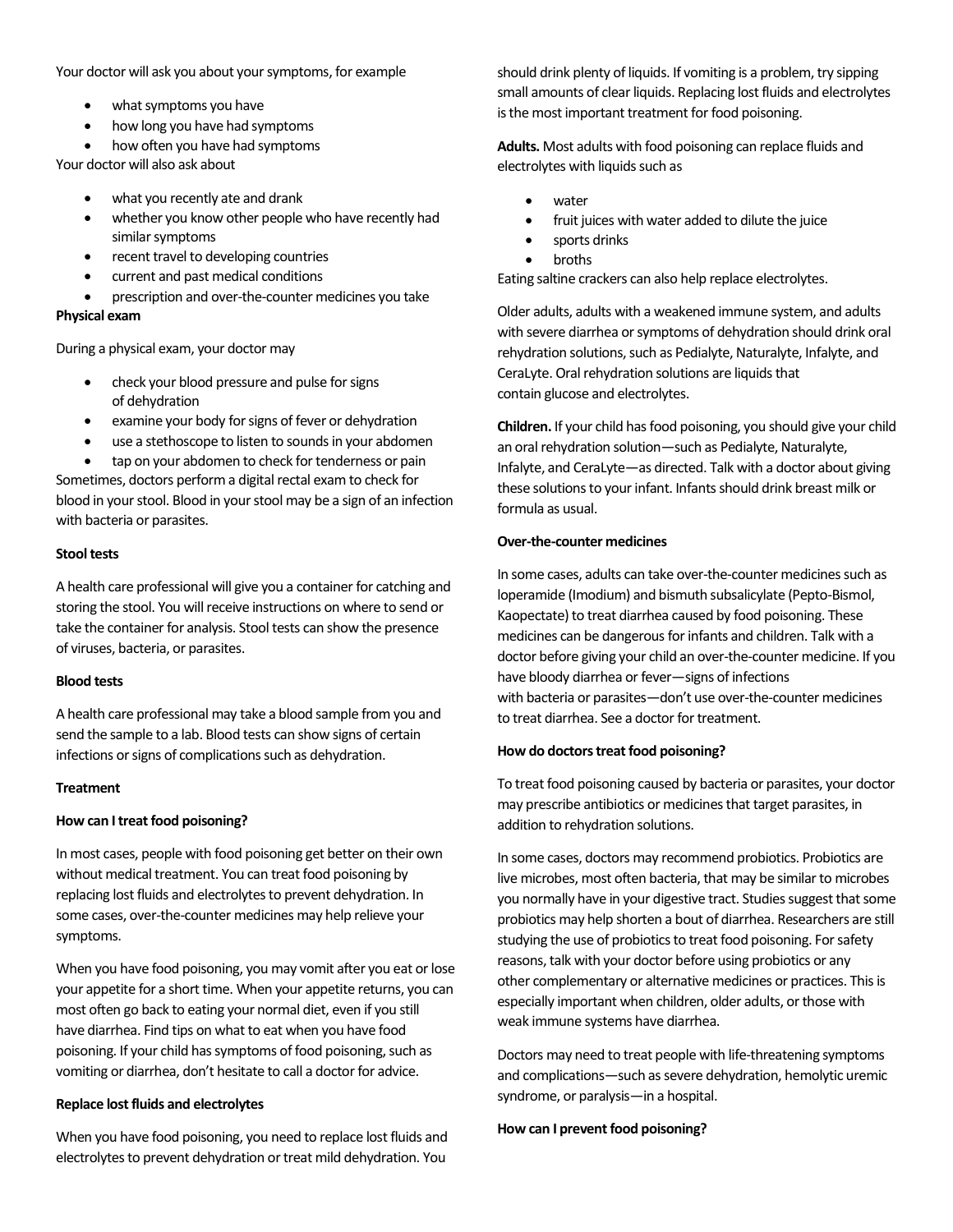You can prevent some food poisoning by properly storing, cooking, cleaning, and handling foods. For example,

- keep raw meat, poultry, seafood, and eggs separate from other foods
- prepare salads and refrigerate them before handling raw meat, poultry, seafood, or eggs
- promptly refrigerate or freeze foods that can spoil
- wash your hands with soap and water before and after handling food
- wash fruits and vegetables before eating, cutting, or cooking
- cook foods long enough and at high enough temperatures to kill harmful microbes
- wash utensils and surfaces after each use
- don't eat foods that can spoil that have been sitting out for more than 2 hours, or in temperatures over 90 degrees, for more than 1 hour

Food safety is especially important for people who are more likely to get food poisoning and related complications, including

- infants and children
- pregnant women and their fetuses
- older adults
- people with weak immune systems

## **Food recalls**

You can help prevent food poisoning by watching for food recalls. Companies recall foods—take foods off the market—if they find out that the foods could make people sick. If you learn that a food was recalled because it could cause food poisoning, check to see if you have the food. If you do, make sure no one eats it. You can return the food to the store or dispose of it.

# **Travelers' diarrhea**

To reduce your chances of getting travelers' diarrhea when traveling to developing countries, avoid eating or drinking the following

- unbottled or untreated water. Also avoid brushing your teeth with unbottled or untreated water. Tap, well, lake, or river water may contain microbes.
- ice, foods, and drinks prepared with untreated tap or well water.
- unpasteurized juice, milk, and milk products like cheese or yogurt. Pasteurization kills harmful microbes.
- food or drinks from street vendors.
- warm food that was not served hot.
- raw or undercooked meat, fish, or shellfish.
- raw vegetables and fruits that you have not washed in clean water or peeled yourself.

If you are worried about travelers' diarrhea, talk with your doctor before traveling. Your doctor may recommend ways that you can treat local water to kill or remove harmful microbes. Your doctor may also recommend that you bring antibiotics with you in case you get diarrhea during your trip. Early treatment with antibiotics can shorten a case of travelers' diarrhea. Doctors may prescribe an

antibiotic such as rifaximin (Xifaxan) or rifamycin (Aemcolo) to treat adults with travelers' diarrhea caused by certain strains of *Escherichia coli (E. coli*) who do not have fever or blood in the stool. For severe travelers' diarrhea, your doctor may prescribe azithromycin (Zithromax, Zmax) or ciprofloxacin (Cipro).

Doctors may advise some people—especially people with weakened immune systems—to take antibiotics before and during a trip to help prevent travelers' diarrhea.

## **Eating, Diet, & Nutrition**

## **What should I eat if I have food poisoning?**

When you have food poisoning, you should drink plenty of liquids to replace lost fluids and electrolytes. You may vomit after you eat or lose your appetite for a short time. When your appetite returns, you can most often go back to eating your normal diet, even if you still have diarrhea. When children have food poisoning, parents and caretakers should give children what they usually eat as soon as their appetite returns. Parents and caretakers should give infants breast milk or formula as usual.

## **What should I avoid eating if I have food poisoning?**

For some people, certain food ingredients may make food poisoning symptoms, such as diarrhea, worse, including

- drinks with caffeine, such as coffee and tea, and some soft drinks.
- foods that are high in fat, such as fried foods, pizza, and fast foods.
- foods and drinks that contain large amounts of simple sugars, such as sweetened beverages and some fruit juices.
- milk and milk products, which contain the sugar lactose. Some people recovering from food poisoning have problems digesting lactose for up to a month or more afterward.

Research shows that following a restricted diet does not help treat diarrhea. Most experts do not recommend fasting or following a restricted diet when you have diarrhea.

# **Clinical Trials**

The National Institute of Diabetes and Digestive and Kidney Diseases (NIDDK) and other components of the National Institutes of Health (NIH) conduct and support research into many diseases and conditions, including digestive diseases.

# **What are clinical trials for food poisoning?**

Clinical trials—and other types of clinical studies *NIH external link* are part of medical research and involve people like you. When you volunteer to take part in a clinical study, you help doctors and researchers learn more about disease and improve health care for people in the future. Researchers are studying many aspects of food poisoning, such as